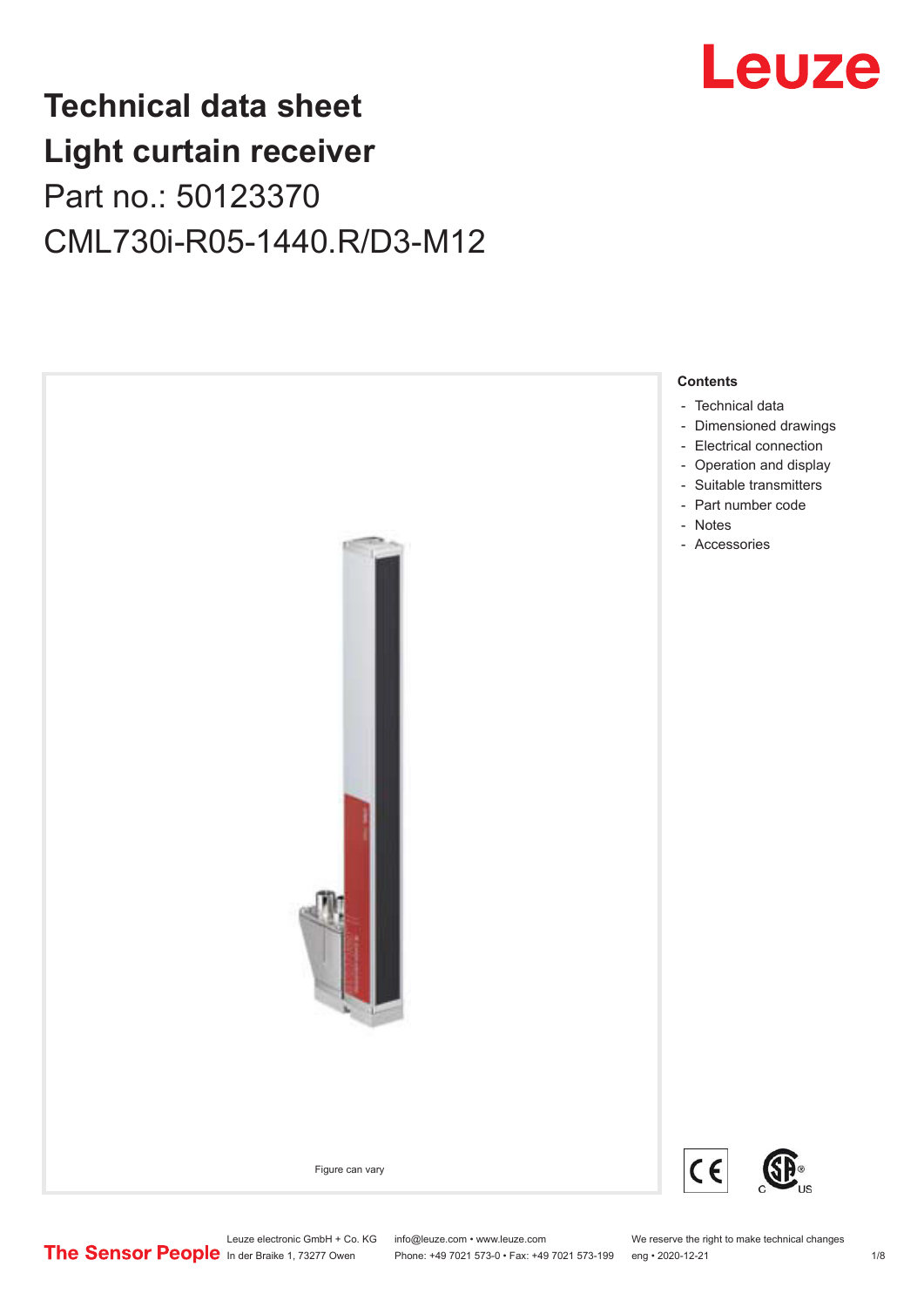## <span id="page-1-0"></span>**Technical data**

# Leuze

#### **Basic data**

| Daəit uata                                                                  |                                                                                                             |
|-----------------------------------------------------------------------------|-------------------------------------------------------------------------------------------------------------|
| <b>Series</b>                                                               | 730                                                                                                         |
| <b>Operating principle</b>                                                  | Throughbeam principle                                                                                       |
| Device type                                                                 | Receiver                                                                                                    |
| <b>Contains</b>                                                             | Accessories for the use of the BT-2R1                                                                       |
| Application                                                                 | Detection of transparent objects                                                                            |
|                                                                             | Object measurement                                                                                          |
| <b>Special version</b>                                                      |                                                                                                             |
| <b>Special version</b>                                                      | Crossed-beam scanning                                                                                       |
|                                                                             | Diagonal-beam scanning                                                                                      |
|                                                                             | Parallel-beam scanning                                                                                      |
|                                                                             |                                                                                                             |
| <b>Optical data</b>                                                         |                                                                                                             |
| <b>Operating range</b>                                                      | Guaranteed operating range                                                                                  |
| <b>Operating range</b>                                                      | 0.14.5m                                                                                                     |
| Operating range, transparent media                                          | $0.1 1.75$ m                                                                                                |
| <b>Operating range limit</b>                                                | Typical operating range                                                                                     |
| <b>Operating range limit</b>                                                | 0.16m                                                                                                       |
| <b>Measurement field length</b>                                             | 1,440 mm                                                                                                    |
| <b>Number of beams</b>                                                      | 288 Piece(s)<br>5 <sub>mm</sub>                                                                             |
| <b>Beam spacing</b>                                                         |                                                                                                             |
| <b>Measurement data</b>                                                     |                                                                                                             |
| Minimum object diameter                                                     | 10 mm                                                                                                       |
| <b>Electrical data</b>                                                      |                                                                                                             |
| <b>Protective circuit</b>                                                   | Polarity reversal protection                                                                                |
|                                                                             | Short circuit protected                                                                                     |
|                                                                             | Transient protection                                                                                        |
|                                                                             |                                                                                                             |
| Performance data                                                            |                                                                                                             |
| Supply voltage $U_{B}$                                                      | 18  30 V, DC                                                                                                |
| <b>Residual ripple</b>                                                      | 0  15 %, From $U_{\rm B}$                                                                                   |
| <b>Open-circuit current</b>                                                 | 0  350 mA, The specified values refer<br>to the entire package consisting of trans-<br>mitter and receiver. |
|                                                                             |                                                                                                             |
| Inputs/outputs selectable<br>Number of inputs/outputs selectable 2 Piece(s) |                                                                                                             |
|                                                                             | Inputs/outputs selectable                                                                                   |
| Type<br>Voltage type, outputs                                               | DC                                                                                                          |
| Switching voltage, outputs                                                  | Typ. $U_B / 0 V$                                                                                            |
| Switching voltage, inputs                                                   | high: ≥6V                                                                                                   |
|                                                                             | low: < 4V                                                                                                   |
| Input/output 1                                                              |                                                                                                             |
| <b>Timing</b>                                                               |                                                                                                             |
|                                                                             |                                                                                                             |
| <b>Cycle time</b>                                                           | $3.03$ ms                                                                                                   |
| Response time per beam                                                      | $10 \mu s$                                                                                                  |
| <b>Interface</b>                                                            |                                                                                                             |
| <b>Type</b>                                                                 | RS 485 Modbus                                                                                               |
| <b>RS 485</b>                                                               |                                                                                                             |
| <b>Function</b>                                                             | Process                                                                                                     |
| <b>Service interface</b>                                                    |                                                                                                             |
|                                                                             |                                                                                                             |
| Type                                                                        | IO-Link                                                                                                     |

| <b>Function</b><br>Configuration via software<br>Service<br><b>Connection</b><br><b>Number of connections</b><br>2 Piece(s)<br><b>Plug outlet</b><br>Rear side<br><b>Connection 1</b><br><b>Function</b><br>Configuration interface<br>Connection to transmitter<br>Signal IN<br>Signal OUT<br>Voltage supply<br>Type of connection<br>Connector |  |
|--------------------------------------------------------------------------------------------------------------------------------------------------------------------------------------------------------------------------------------------------------------------------------------------------------------------------------------------------|--|
|                                                                                                                                                                                                                                                                                                                                                  |  |
|                                                                                                                                                                                                                                                                                                                                                  |  |
|                                                                                                                                                                                                                                                                                                                                                  |  |
|                                                                                                                                                                                                                                                                                                                                                  |  |
|                                                                                                                                                                                                                                                                                                                                                  |  |
|                                                                                                                                                                                                                                                                                                                                                  |  |
|                                                                                                                                                                                                                                                                                                                                                  |  |
|                                                                                                                                                                                                                                                                                                                                                  |  |
|                                                                                                                                                                                                                                                                                                                                                  |  |
|                                                                                                                                                                                                                                                                                                                                                  |  |
|                                                                                                                                                                                                                                                                                                                                                  |  |
|                                                                                                                                                                                                                                                                                                                                                  |  |
| M12<br><b>Thread size</b>                                                                                                                                                                                                                                                                                                                        |  |
| Male<br>Type                                                                                                                                                                                                                                                                                                                                     |  |
| <b>Material</b><br>Metal                                                                                                                                                                                                                                                                                                                         |  |
| No. of pins<br>8-pin                                                                                                                                                                                                                                                                                                                             |  |
| Encoding<br>A-coded                                                                                                                                                                                                                                                                                                                              |  |
|                                                                                                                                                                                                                                                                                                                                                  |  |
| <b>Connection 2</b><br><b>Function</b><br><b>BUS IN</b>                                                                                                                                                                                                                                                                                          |  |
| <b>BUS OUT</b>                                                                                                                                                                                                                                                                                                                                   |  |
| <b>Type of connection</b><br>Connector                                                                                                                                                                                                                                                                                                           |  |
| <b>Thread size</b><br>M <sub>12</sub>                                                                                                                                                                                                                                                                                                            |  |
| Female<br>Type                                                                                                                                                                                                                                                                                                                                   |  |
| <b>Material</b><br>Metal                                                                                                                                                                                                                                                                                                                         |  |
| No. of pins<br>5-pin                                                                                                                                                                                                                                                                                                                             |  |
| Encoding<br>B-coded                                                                                                                                                                                                                                                                                                                              |  |
| <b>Mechanical data</b>                                                                                                                                                                                                                                                                                                                           |  |
| Cubic<br>Design                                                                                                                                                                                                                                                                                                                                  |  |
|                                                                                                                                                                                                                                                                                                                                                  |  |
|                                                                                                                                                                                                                                                                                                                                                  |  |
| Dimension (W x H x L)<br>29 mm x 35.4 mm x 1,463 mm<br><b>Housing material</b><br>Metal                                                                                                                                                                                                                                                          |  |
| <b>Metal housing</b><br>Aluminum                                                                                                                                                                                                                                                                                                                 |  |
| Lens cover material<br>Plastic                                                                                                                                                                                                                                                                                                                   |  |
| Net weight<br>$1,650$ g                                                                                                                                                                                                                                                                                                                          |  |
| <b>Housing color</b><br>Silver                                                                                                                                                                                                                                                                                                                   |  |
| Groove mounting                                                                                                                                                                                                                                                                                                                                  |  |
| Via optional mounting device                                                                                                                                                                                                                                                                                                                     |  |
| <b>Operation and display</b>                                                                                                                                                                                                                                                                                                                     |  |
| LED<br>Type of display                                                                                                                                                                                                                                                                                                                           |  |
| Type of fastening<br>OLED display                                                                                                                                                                                                                                                                                                                |  |
| <b>Number of LEDs</b><br>2 Piece(s)                                                                                                                                                                                                                                                                                                              |  |
| Type of configuration<br>Software                                                                                                                                                                                                                                                                                                                |  |
| Teach-in                                                                                                                                                                                                                                                                                                                                         |  |
| <b>Operational controls</b><br>Membrane keyboard                                                                                                                                                                                                                                                                                                 |  |
| <b>Environmental data</b>                                                                                                                                                                                                                                                                                                                        |  |
| $-3060 °C$<br>Ambient temperature, operation                                                                                                                                                                                                                                                                                                     |  |
| -40  70 °C<br>Ambient temperature, storage                                                                                                                                                                                                                                                                                                       |  |
|                                                                                                                                                                                                                                                                                                                                                  |  |
| <b>Certifications</b>                                                                                                                                                                                                                                                                                                                            |  |
| Degree of protection<br>IP 65                                                                                                                                                                                                                                                                                                                    |  |
| <b>Protection class</b><br>III                                                                                                                                                                                                                                                                                                                   |  |
| <b>Certifications</b><br>c CSA US<br>IEC 60947-5-2<br><b>Standards applied</b>                                                                                                                                                                                                                                                                   |  |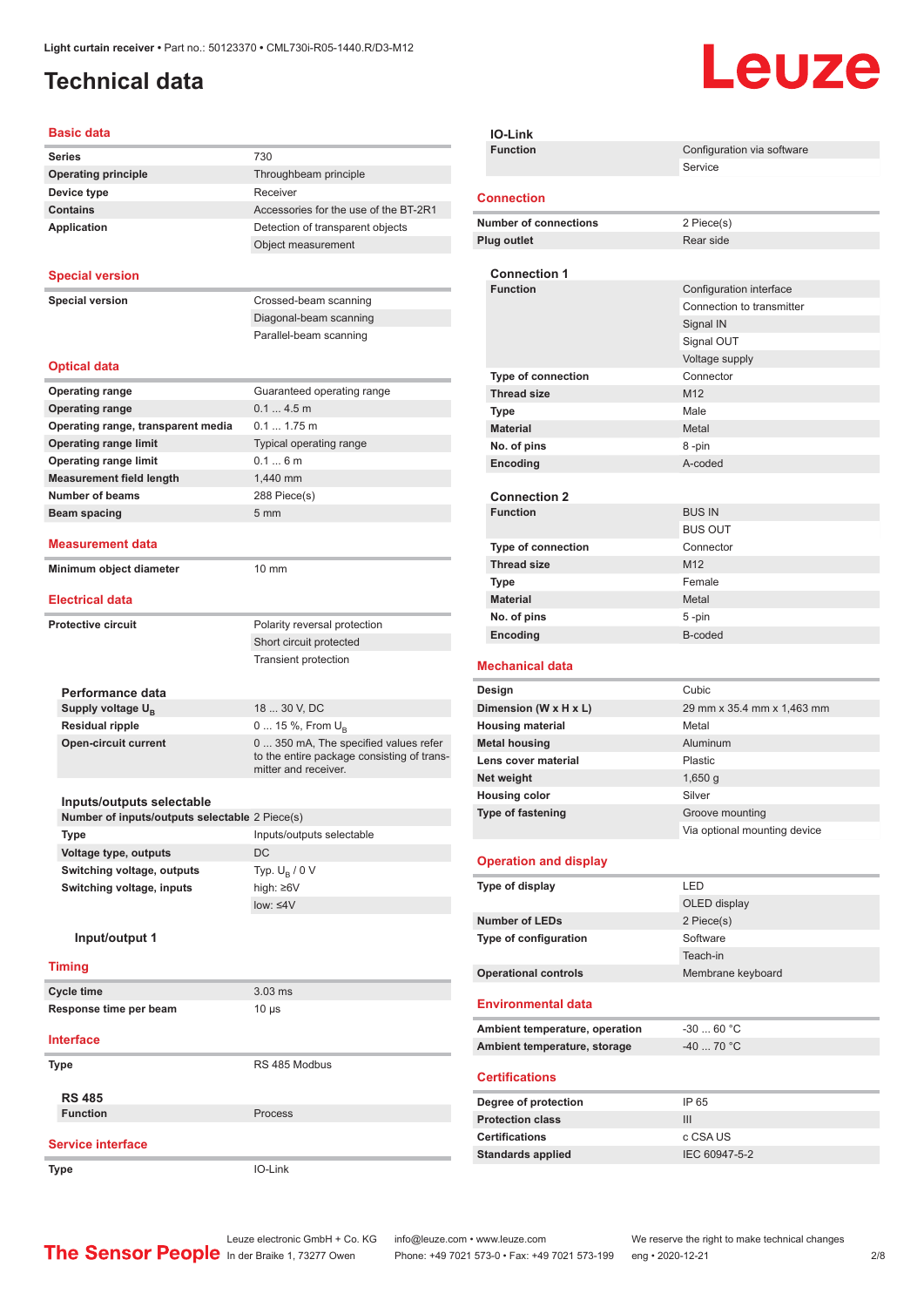### **Technical data**

| <b>Customs tariff number</b> | 90314990 |
|------------------------------|----------|
| eCl@ss 5.1.4                 | 27270910 |
| eCl@ss 8.0                   | 27270910 |
| eCl@ss 9.0                   | 27270910 |
| eCl@ss 10.0                  | 27270910 |
| eCl@ss 11.0                  | 27270910 |
| <b>ETIM 5.0</b>              | EC002549 |
| <b>ETIM 6.0</b>              | EC002549 |
| <b>ETIM 7.0</b>              | EC002549 |

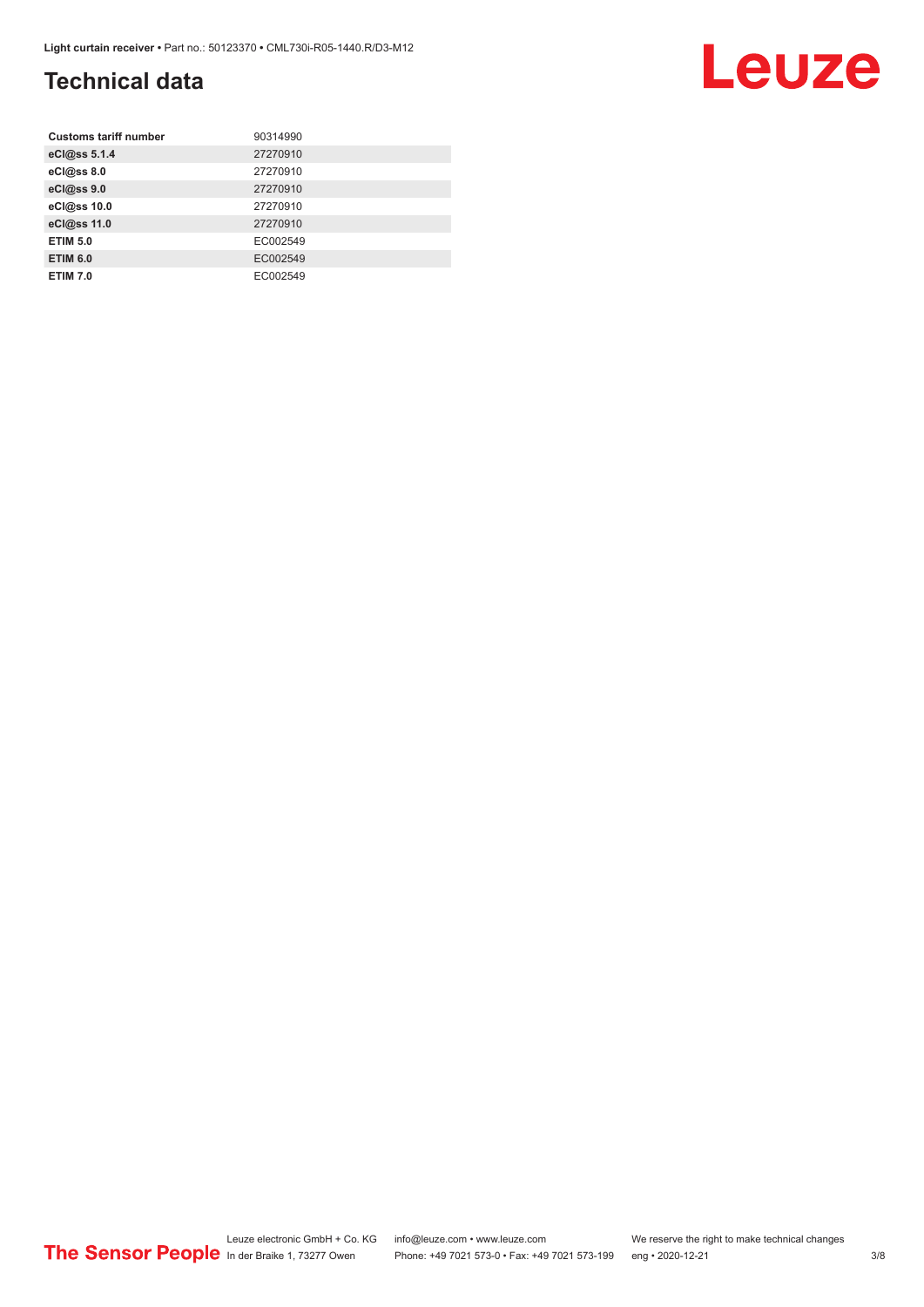#### <span id="page-3-0"></span>**Dimensioned drawings**

All dimensions in millimeters



A Beam spacing 5 mm

G Fastening groove

- B Measurement field length 1440 mm
- F M6 thread
- R Receiver
	- Y 2.5 mm

T Transmitter

# **Leuze**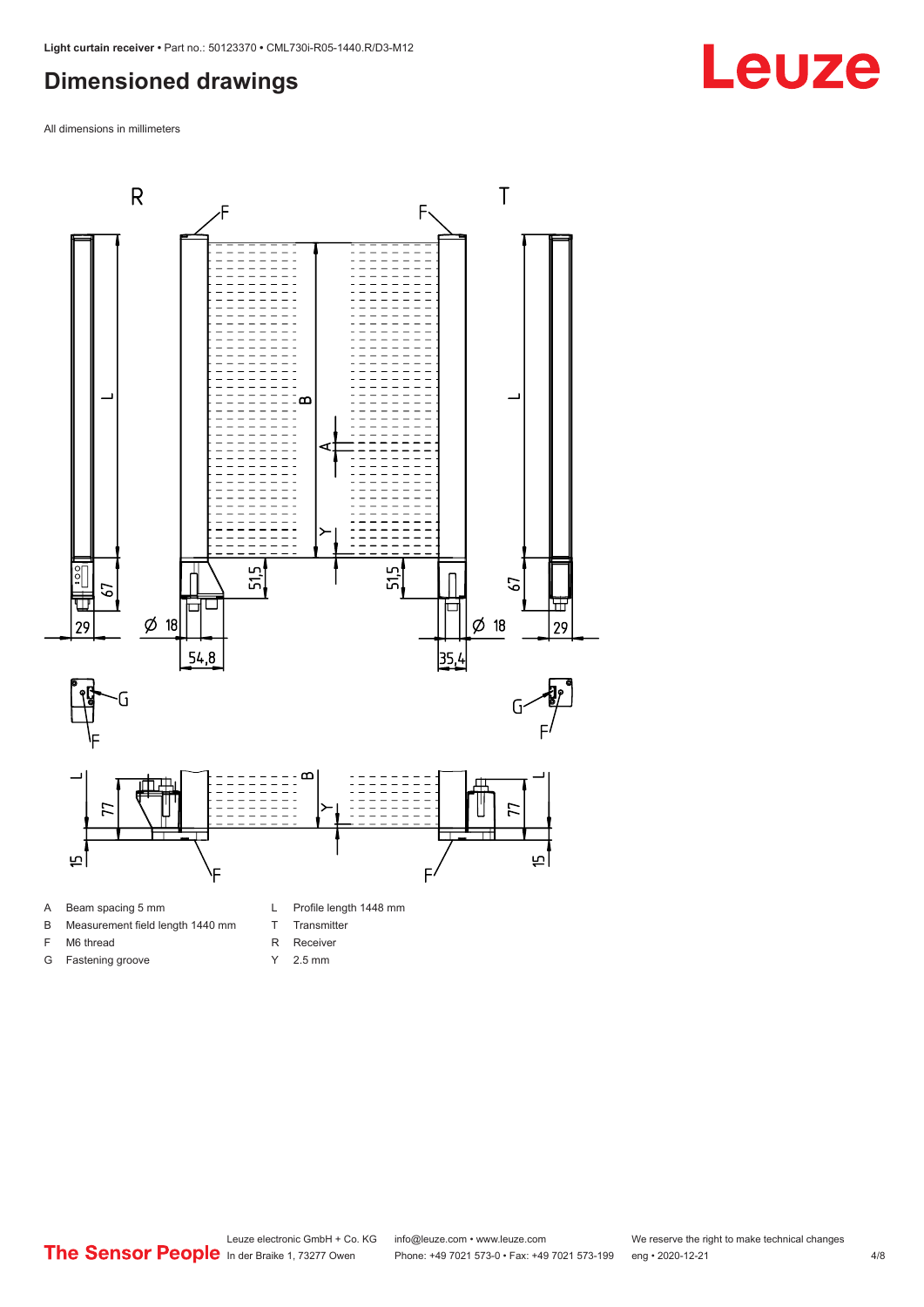#### <span id="page-4-0"></span>**Dimensioned drawings**





A PWR / SW IN / OUT B BUS IN / OUT

### **Electrical connection**

**Connection 1**

| <b>Function</b>    | Configuration interface   |
|--------------------|---------------------------|
|                    | Connection to transmitter |
|                    | Signal IN                 |
|                    | Signal OUT                |
|                    | Voltage supply            |
| Type of connection | Connector                 |
| <b>Thread size</b> | M12                       |
| <b>Type</b>        | Male                      |
| <b>Material</b>    | Metal                     |
| No. of pins        | 8-pin                     |
| Encoding           | A-coded                   |

#### **Pin Pin assignment**

|                | $V +$            |  |  |
|----------------|------------------|--|--|
| $\overline{2}$ | I/O <sub>1</sub> |  |  |
| 3              | <b>GND</b>       |  |  |
| $\overline{4}$ | IO-Link          |  |  |
| 5              | I/O <sub>2</sub> |  |  |
| 6              | RS 485 Tx+       |  |  |
|                | RS 485 Tx+       |  |  |
| 8              | <b>FE/SHIELD</b> |  |  |
|                |                  |  |  |



#### **Connection 2**

| <b>Function</b>    | <b>BUS IN</b>  |
|--------------------|----------------|
|                    | <b>BUS OUT</b> |
| Type of connection | Connector      |
| <b>Thread size</b> | M12            |
| <b>Type</b>        | Female         |
| <b>Material</b>    | Metal          |
| No. of pins        | $5 - pin$      |
| Encoding           | B-coded        |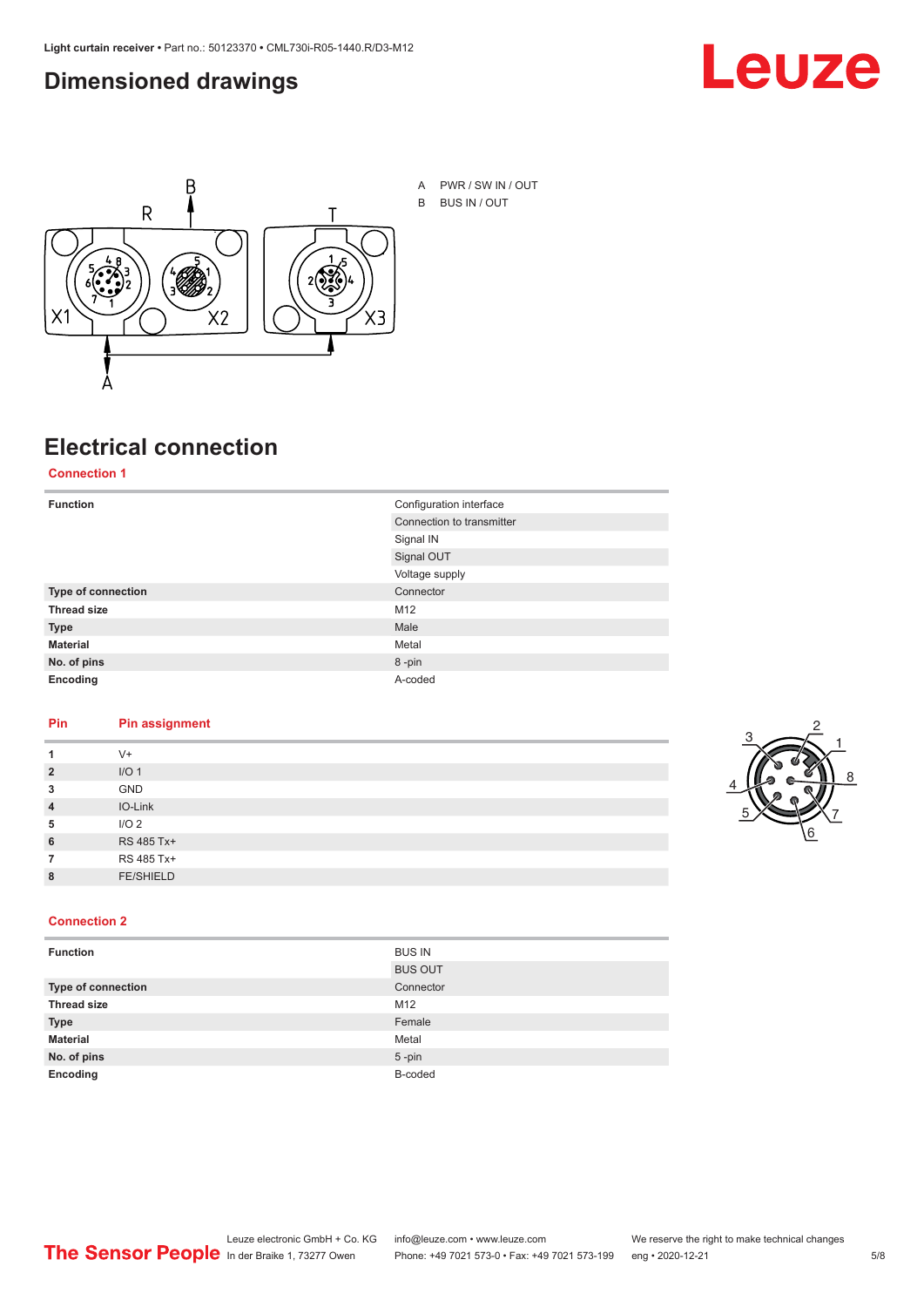### <span id="page-5-0"></span>**Electrical connection**

| Pin | Pin assignment   |  |
|-----|------------------|--|
|     | $V +$            |  |
| 2   | Tx-              |  |
| 3   | PB GND           |  |
|     | Tx+              |  |
| 5   | <b>FE/SHIELD</b> |  |

## **Operation and display**

| <b>LED</b>     | <b>Display</b>           | <b>Meaning</b>                         |
|----------------|--------------------------|----------------------------------------|
|                | Green, continuous light  | Operational readiness                  |
|                | Green, flashing          | Teach / error                          |
| $\overline{2}$ | Yellow, continuous light | Light path free, with function reserve |
|                | Yellow, flashing         | No function reserve                    |
|                | Off                      | Object detected                        |

#### **Suitable transmitters**

| Part no. | <b>Designation</b>         | <b>Article</b>               | <b>Description</b>                                                        |
|----------|----------------------------|------------------------------|---------------------------------------------------------------------------|
| 50118929 | CML730i-T05-<br>1440.R-M12 | Light curtain<br>transmitter | Operating range: 0.1  4 m<br>Connection: Connector, M12, Rear side, 5-pin |

#### **Part number code**

Part designation: **CML7XXi-YZZ-AAAA.BCCCDDD-EEEFFF**

| <b>CML</b>  | <b>Operating principle</b><br>Measuring light curtain                                                                                     |
|-------------|-------------------------------------------------------------------------------------------------------------------------------------------|
| 7XXi        | <b>Series</b><br>720i: 720i series<br>730i: 730i series                                                                                   |
| Y           | Device type<br>T: transmitter<br>R: receiver                                                                                              |
| <b>ZZ</b>   | <b>Beam spacing</b><br>$05:5$ mm<br>10:10 mm<br>20:20 mm<br>40:40 mm                                                                      |
| <b>AAAA</b> | Measurement field length [mm], dependent on beam spacing                                                                                  |
| B           | Equipment<br>A: connector outlet, axial<br>R: rear connector outlet                                                                       |
| CCC         | Interface<br>L: IO-Link<br>/CN: CANopen<br>/PB: PROFIBUS<br>/PN: PROFINET<br>/CV: Analog current and voltage output<br>/D3: RS 485 Modbus |

**Leuze**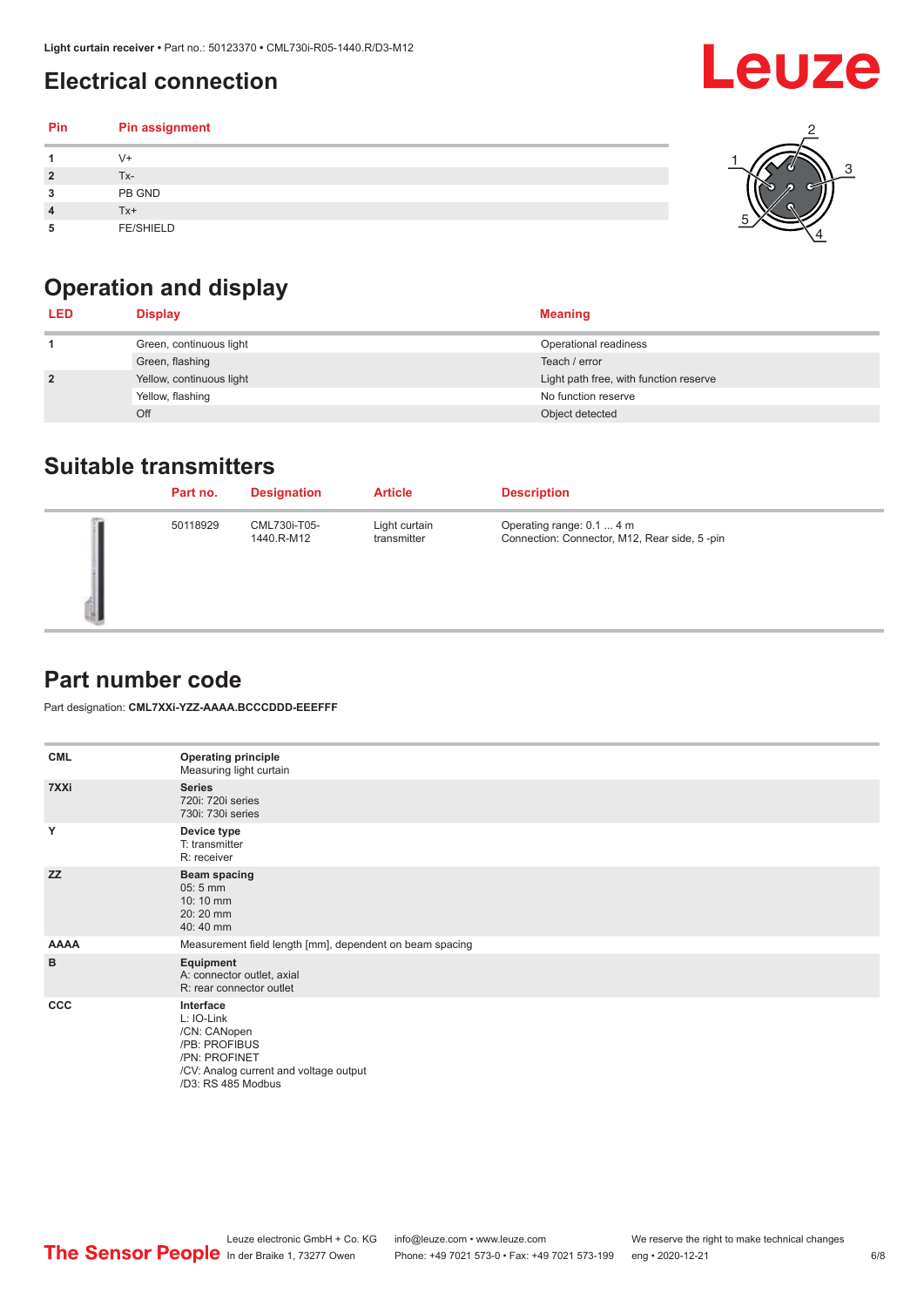#### <span id="page-6-0"></span>**Part number code**



| <b>DDD</b> | <b>Special equipment</b><br>-PS: Power Setting                                                    |
|------------|---------------------------------------------------------------------------------------------------|
| <b>EEE</b> | <b>Electrical connection</b><br>M12: M12 connector                                                |
| <b>FFF</b> | -EX: Explosion protection                                                                         |
|            | <b>Note</b>                                                                                       |
| $\bullet$  | Vector A list with all available device types can be found on the Leuze website at www.leuze.com. |

#### **Notes**

| <b>Observe intended use!</b>                                                                                                                                                                                                  |
|-------------------------------------------------------------------------------------------------------------------------------------------------------------------------------------------------------------------------------|
| $\%$ This product is not a safety sensor and is not intended as personnel protection.<br>$\%$ The product may only be put into operation by competent persons.<br>♦ Only use the product in accordance with its intended use. |



#### **For UL applications:**

ª For UL applications, use is only permitted in Class 2 circuits in accordance with the NEC (National Electric Code). ª These proximity switches shall be used with UL Listed Cable assemblies rated 30V, 0.5A min, in the field installation, or equivalent (categories: CYJV/ CYJV7 or PVVA/PVVA7)

#### **Accessories**

### Connection technology - Connection cables

|        | Part no. | <b>Designation</b>     | <b>Article</b>   | <b>Description</b>                                                                                                                                         |
|--------|----------|------------------------|------------------|------------------------------------------------------------------------------------------------------------------------------------------------------------|
| 2<br>W | 50132079 | KD U-M12-5A-V1-<br>050 | Connection cable | Connection 1: Connector, M12, Axial, Female, A-coded, 5-pin<br>Connection 2: Open end<br>Shielded: No<br>Cable length: 5,000 mm<br>Sheathing material: PVC |

#### Connection technology - Y distribution cables

|   |        | Part no. | <b>Designation</b>          | <b>Article</b>        | <b>Description</b>                                                                                                                                                                                                                                                                                  |
|---|--------|----------|-----------------------------|-----------------------|-----------------------------------------------------------------------------------------------------------------------------------------------------------------------------------------------------------------------------------------------------------------------------------------------------|
| p | ▩<br>m | 50118183 | K-Y1 M12A-5m-<br>M12A-S-PUR | Interconnection cable | Connection 1: Connector, M12, Axial, Female, A-coded, 5-pin<br>Connection 2: Connector, M12, Axial, Male, A-coded, 5-pin<br>Connection 3: Connector, M12, Axial, Female, A-coded, 8-pin<br>Shielded: Yes<br>Cable length fork 1: 5,000 mm<br>Cable length fork 2: 150 mm<br>Sheathing material: PUR |